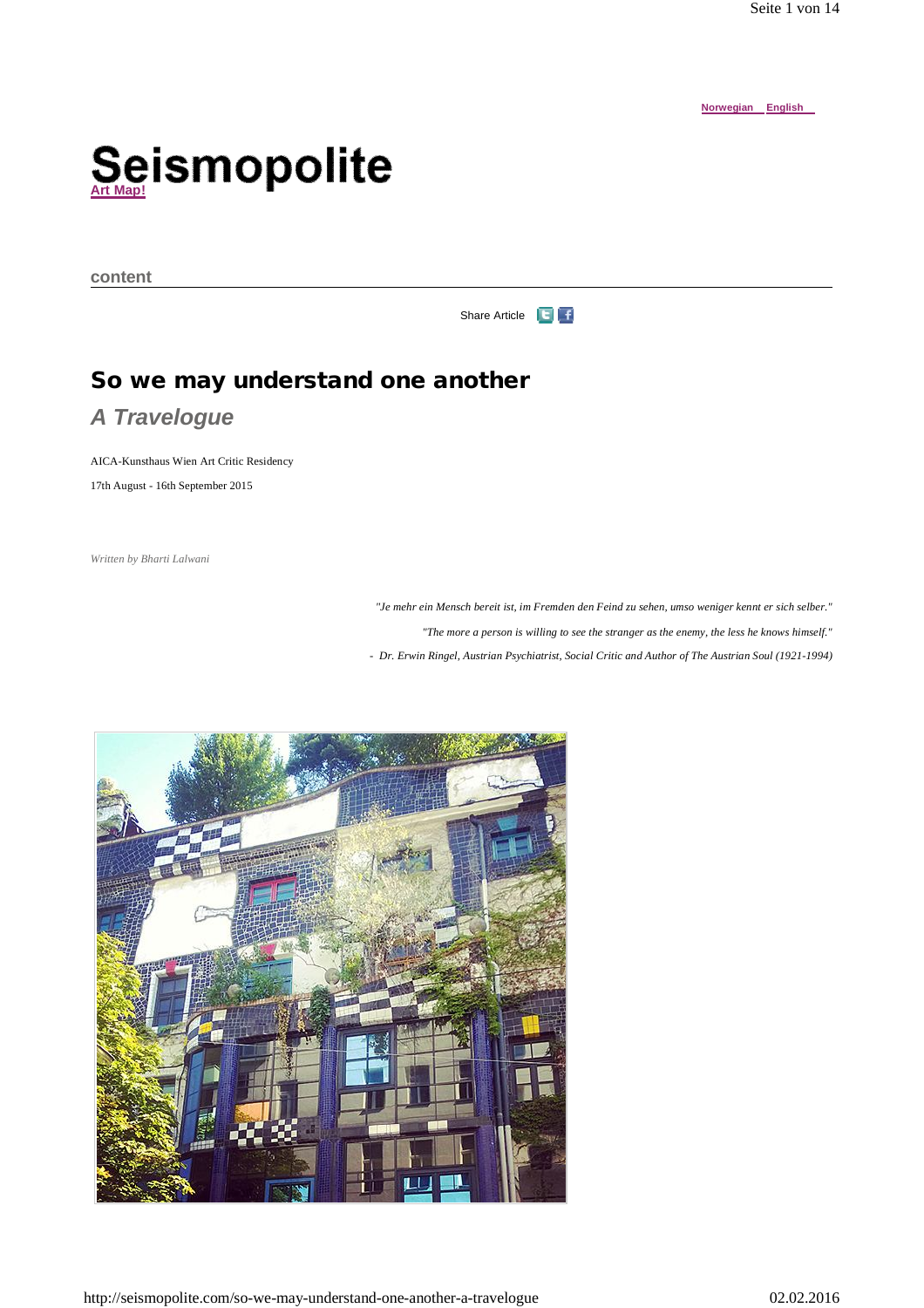#### Exterior of Kunsthaus Wien

My selection as the founding-resident at the first and perhaps the only Residency in the world offered exclusively to an art critic rather than a curator-writer-artist, came about as a result of a novel partnership between the Austrian chapter of Association of International Art Critics (AICA) and Kunsthaus Wien, a museum dedicated to Viennese artist Friedensreich Hundertwasser (1928-2000). Nestled on top of the museum was the radical artist's home that was to be my residence for four weeks. Within was an unusual experience of uneven floors and an abounding terrace garden where robust trees bore apples, pears, plums and chestnuts, and a small patch in the garden's far corner yielded bountiful harvests of heirloom tomatoes.

AICA-Kunsthaus Wien Critic Residency is an initiative proposed by AICA President Sabine Vogel to nurture not a curator or an artist but an Art Critic who served no commercial interests. Experimental in nature, no impositions were to be made on me while I resided in Hundertwasser's home. How I chose to spend my time during the month would be up to my discretion. This is unlike curatorial, artist or writer residencies where an exhibition proposal, new artwork, or some form of tangible outcome is immediately expected. The only condition expressed was that I share my knowledge and research through an informal talk upon my arrival and discuss my experiences in Austria before I left. Being the first meant a responsibility towards building the Residency as a valuable point of exchange, to illustrate what could be accomplished - to plant a seedling in Hundertwasser's garden if you will.



My host and Director of the Kunsthaus Wien, Bettina Leidl



My presentation in Hundertwasser's living room which opens out to this incredible garden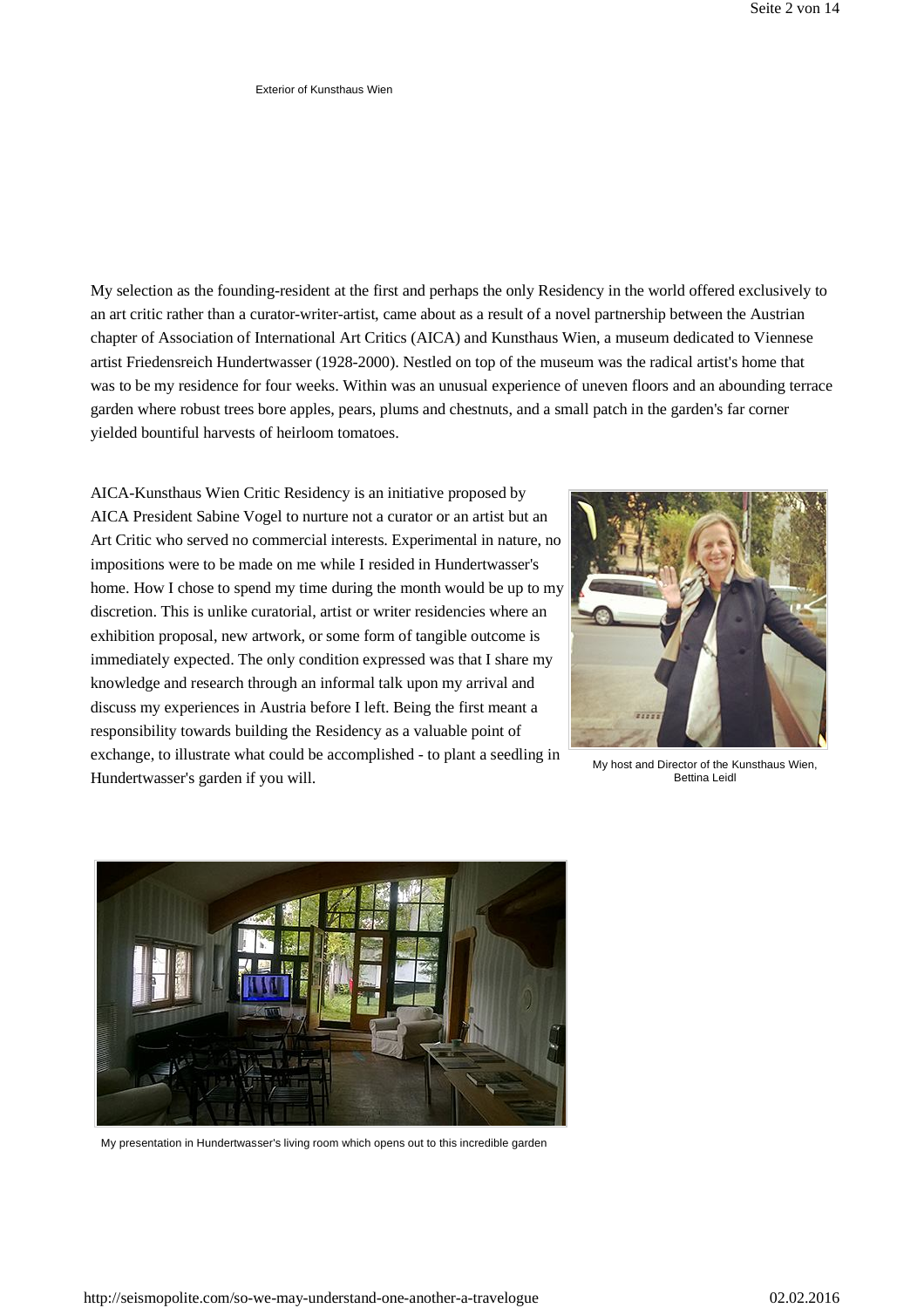In order to share knowledge gathered in my six years as a critic, I chose to forgo the requested informal 15-minute format, instead preparing a lecture on Southeast Asian history and contemporary art. As I spoke about art practices that I had reviewed within historical and political context of atleast six SEA countries to a select audience of Vienna's critics, curators, artists and museum representatives, the lecture was an opportunity to put my own knowledge to test. I also expected this talk to open up avenues for discussing art and history of Austria within the wider context of Europe, to spark conversations with new friends and to be challenged by would-be skeptics.



The Audience squishing in for my Talk on Southeast Asia

Southeast Asia's history of cosmopolitanism, richly intermingling cultural and religious practices, social systems, hybrid artistic styles and languages, all evidence a global and inclusive outlook. Such textured synthesis, the result of exchanges established through maritime trade and migration assured an influx of goods and ideas. The blending of old and new, local and foreign made apparent many direct and indirect connections between regions, countries and traditions thereby dismissing populist rhetoric that entertain any notion of 'pure' racial heritage. Such a rational scrutiny of history especially defies chauvinist interpretations of culture, religion and tradition in today's climate of xenophobia and fundamentalism permeating the globe. By examining contemporary art practices of Southeast Asian artists across three generations, I have found that many employed art as a medium to critique moral assumptions, corruption, repression, social inequality, totalitarianism, political power

and its connection with religious fanaticism and superstitious practices. History too has been relentlessly investigated by SEA artists who illuminate its dark half-forgotten chapters in order to contest contemporary mainstream conjectures and prejudice. These are concepts that transcend their specific local circumstances to universal appeal. The visual prompts within the art - I emphasized to the select audience in Vienna this past August should indeed be legible to those unfamiliar with Southeast Asian countries, one should be able to unlock philosophical questioning embedded in the conceptual-core of particular artworks. That art could be a potent medium through which to advocate tolerance and reason within a diverse society is the sort of idealism that I take seriously as a critic. Relinquishing such idealism (not the same as naiveté) would mean existing in a state of despair or worse, cynicism.

By the time I arrived in Vienna, the Greek financial crisis reached its height with social tension and political polarization. However, barely into my first week, conversations switched to focus on a greater humanitarian crisis as scores of people made their way to the EU as refugees mainly from Syria, Iraq, Afghanistan and Somalia, among other destabilized countries. Harrowing reports kept emerging almost daily of babies, children, women and men who did not survive their treacherous journeys over sea and land; of how these helpless migrants were being treated at refugee camps in Hungary; and of the anxiety and fear felt by the European Union at the inevitability of accepting a vast influx of migrants at once. At the nucleus of this anxiety was an element of creeping paranoia and fascism. Some saw these refugees as *brown Muslim men* 



Director of Dorotheum, Martin Bohm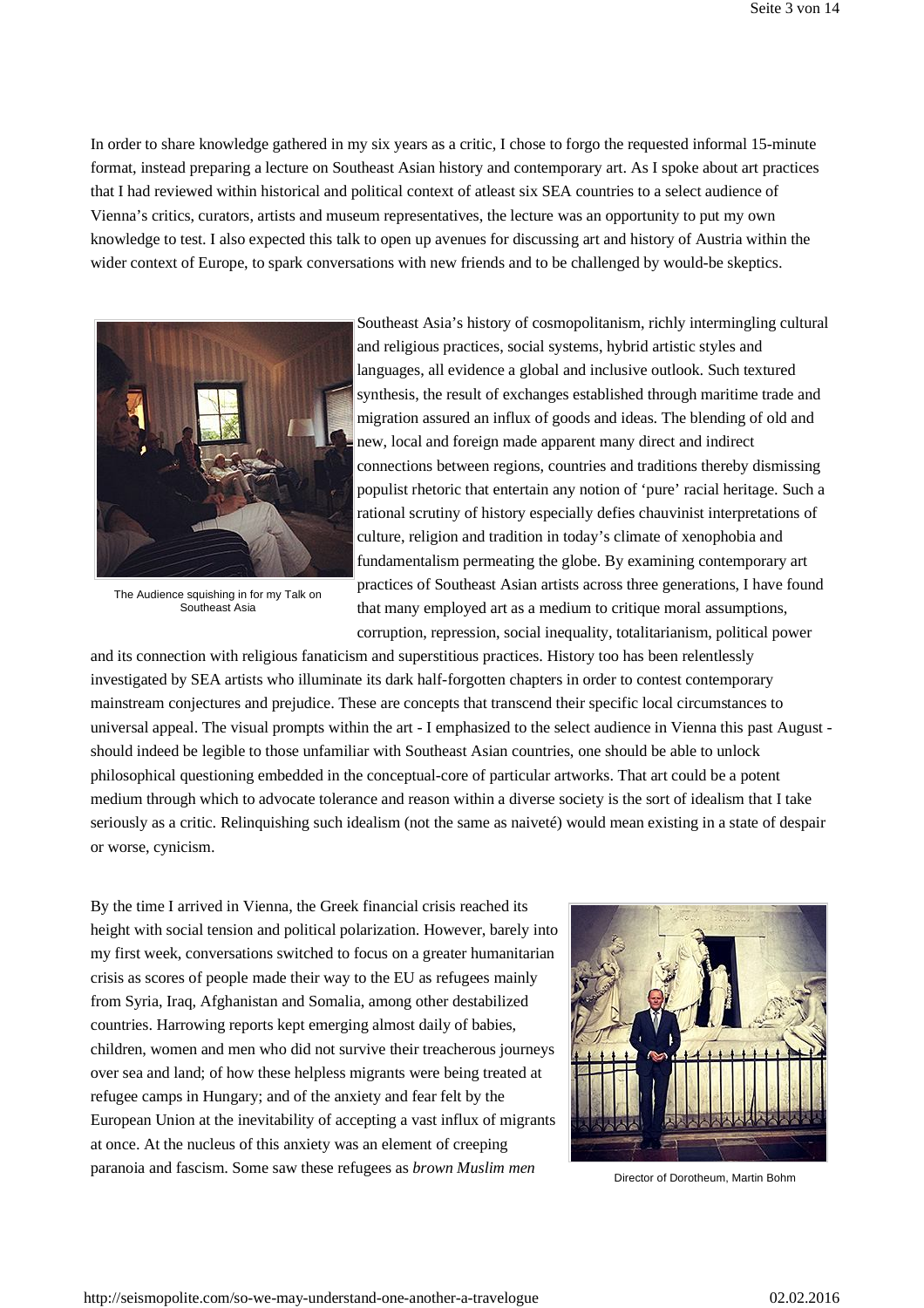*bearing cell phones*, automatically assumed to be linked to terrorist-group ISIS. They were here, apparently, to eviscerate the European 'way of life'.

Thankfully, countering this fascist xenophobic fringe were numerous voices of sanity campaigning through social media and public spaces for compassion and solidarity. On the night of 31st August 2015, around 20,000 people in Vienna took to the streets to have their voices heard in favour of welcoming those displaced. This came just days after the shocking discovery of 71 migrants found dead in a truck abandoned on a main Austrian highway. Critical news outlets urged citizens to consider the cause and consequences of foreign policies over the last decades while recalling how Austria has accepted refugees in 1956, when the Soviet Union encroached upon Hungary, followed by 'Prague Spring' of 1968 when Czechoslovakians fled to Austria with the same influx between 1981-82. Going

further back in history, critics detailed how social change and industrialization under the  $19<sup>th</sup>$  century Habsburg Empire brought together people of Czech, Polish, Hungarian, Slovenian, Serbian, and Croatian origin. By all means, Europe had been a melting pot, at once multicultural and multilingual.



Head of Collection, Mumok, Susanne Neuburger

Given the opportunity to explore Austria through this Residency, I wondered if I could make sense of the country through its contemporary art. Among my first visits was the Museum Moderner Kunst - Foundation Ludwig Vienna (Mumok) at the Museums Quartier where I met Susanne Neuburger, Collections Head of Mumok and Curator of the blockbuster exhibition *Ludwig Goes Pop*. As I introduced myself and elaborated on my work within the Asian context, speaking generously of artists of Vietnam, Thailand and so on, Neuburger interjected to admit to "blind spots" within the museum's collection. According to her, there was little context, or need, or funding to connect beyond Europe and America. She kindly guided me through the POP era's greatest hits: Andy Warhol's Brillo boxes, Marylins, Elvises, Lichtenstein's bombastic high impact comic book-style paintings to Oldenburg's two mini-museums, one dedicated to American consumer items, another dedicated to mundane objects laid out at angles mimicking the shape of guns. If I thought I had sensed Neuburger's unease upon admission of the institution's cultural omissions, I felt it pronounced when she modestly pointed out the one artwork in the entire blockbuster show made by a woman - An installation titled *La Visita* (1964) by Marisol (b. 1930, Paris).

The basis of *Ludwig Goes Pop* was of course the vast Ludwig collection. Since the 50s, German power-couple Peter and Irene Ludwig voraciously collected American neo-dada and pop art by artists they presumed would be "art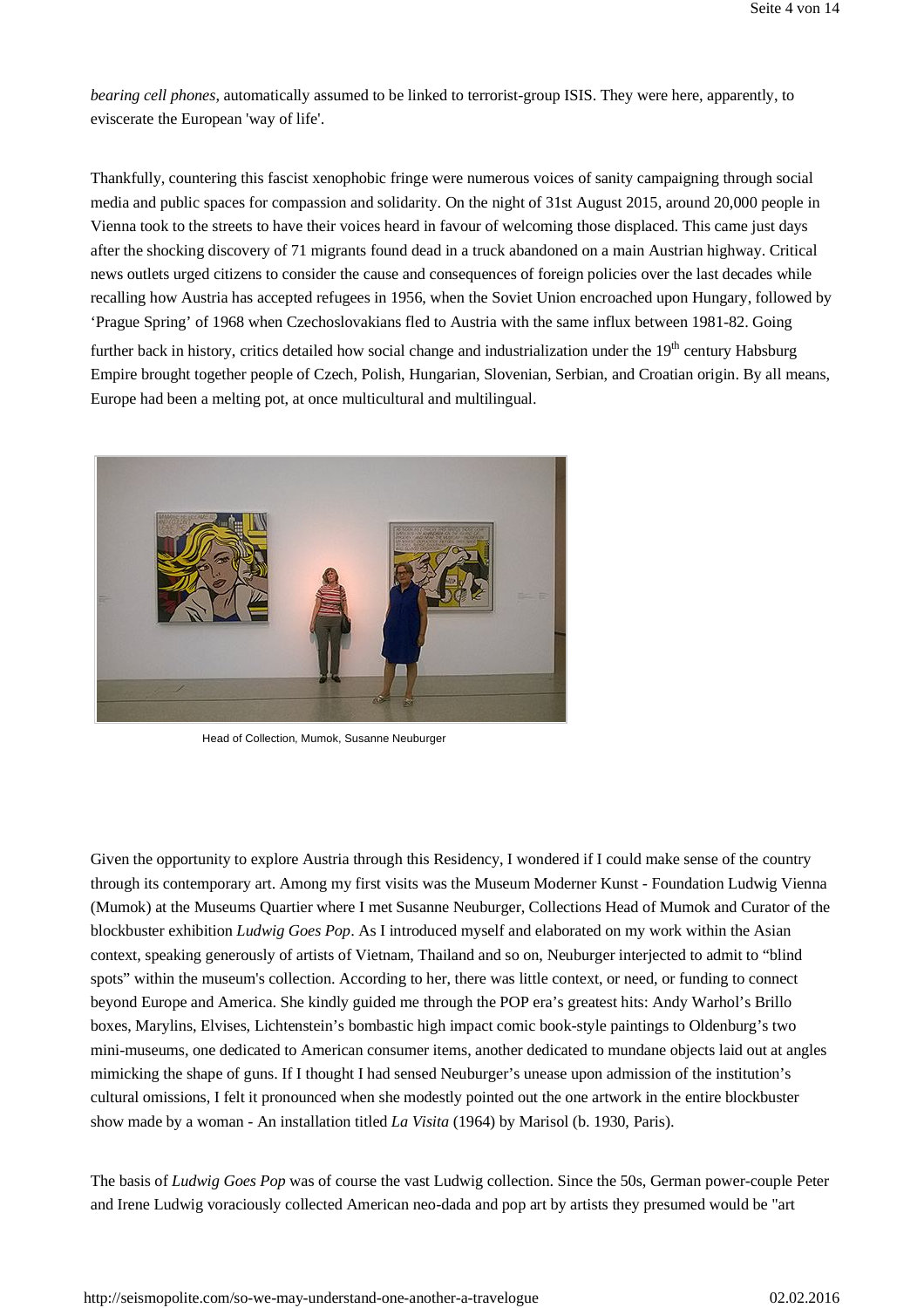historically significant in the future" as per Neuburger. A self-fulfilling prophecy by way of their donations to several Institutions in Europe and abroad which in turn sealed the couple's credibility with numerous accolades. As I went through several floors of what one could term hetero-normative art, I wondered how many POP-themed exhibitions have been repeatedly presented in museums all over the world and to what end. *Neuburger*, perhaps gauging my inclination, recommended I see Swedish film-maker John Skoog's *"VÄRN"* showing in the Mumok basement. The film titled *Redoubt* (2014), which was the centerpiece of this exhibition, was a slow eerie narrative on Cold War paranoia that unraveled the true story of Karl-Göran Persson, a rural farmer in the flat-lands of South Sweden who turned his cottage into a fortress and refuge for himself and his community, prepared in the event of a probable Russian invasion.

Next door, Kunsthalle Wien showed *Individual Stories: Collecting as Portrait and Methodology.* Prominently serving as publicity for the show a sketch of Marcel Duchamp's *Fountain*. Or is it Baroness Elsa *von Freytag*-*Loringhoven's* urinal that Duchamp later took credit for according to research by Irene Gammel and Amelia Jones? I felt dreadfully bored already. In the same vicinity the Leopold Museum brought together Egon Schiele,

leading figure of early 20<sup>th</sup> Century Austrian art and contemporary British artist Tracey Emin. In *Tracey Emin-Egon Schiele: Where I want to Go*, Emin affiliated with her childhood hero Schiele by selecting some of his drawings that possibly connected to her practice. A visceral experience but still, not what I was looking for. Herwig Kempinger, President of the Secession who had attended my talk a few days earlier, offered a wonderful tour of the legendary space, Gustav Klimt's Beethoven frieze from 1902, and their ongoing exhibition *Cao Fei: Splendid River* which had a light, experimental and humorous touch.



President of the Secession, Herwig Kempinger

In Salzburg, the Museum der Moderne Salzburg showcased *Experiments in Art and technology* or *E.A.T* – an exhibition I could view only after paying for the elevator that transports one up to the museum and restaurant-with-a-view. With the exception of Japanese artist Fumiko Nakaya, *E.A.T* displayed works by Euramerican artists such as Jasper Johns, Jean Tinguely and Hans Haacke. And Andy Warhol. Obviously. With little patience for such *cold* 'Conceptual Art', and immense irritation from having paid for the elevator, I found some solace at the Museum's older wing. Here was *Charlotte Salomon: Life? Or Theatre?* - An exceptional, captivating and beautifully presented exhibition of 278 gouaches painted by Salomon between 1940-1942 while in exile in

France. Salomon's haunting visual diary that recollected key moments

from her life that coincided with the turning point in Berlin's history.

Her paintings, flitting ceaselessly between abstraction, figuration and textual elements, conveyed an emotive narration of cultural and political shifts during the 1930s that came at the cost of many lives including the artist's own. I found myself wracked with anxiety as I progressively viewed each painting without needing translations from German to English. *This* is what I was looking for- art with pathos, the kind that roused goose-bumps. To me, this compelling exhibition was not just about a young Jewish woman's experience in Nazi territory but a tragic compendium of the human psyche. It was about the real consequences of political theatre that innocent individuals have to bear. It was as though in the blink of an eye, Salomon went from belonging to a respectable family to a refugee in exile away from her home and loved ones and at the mercy of strangers.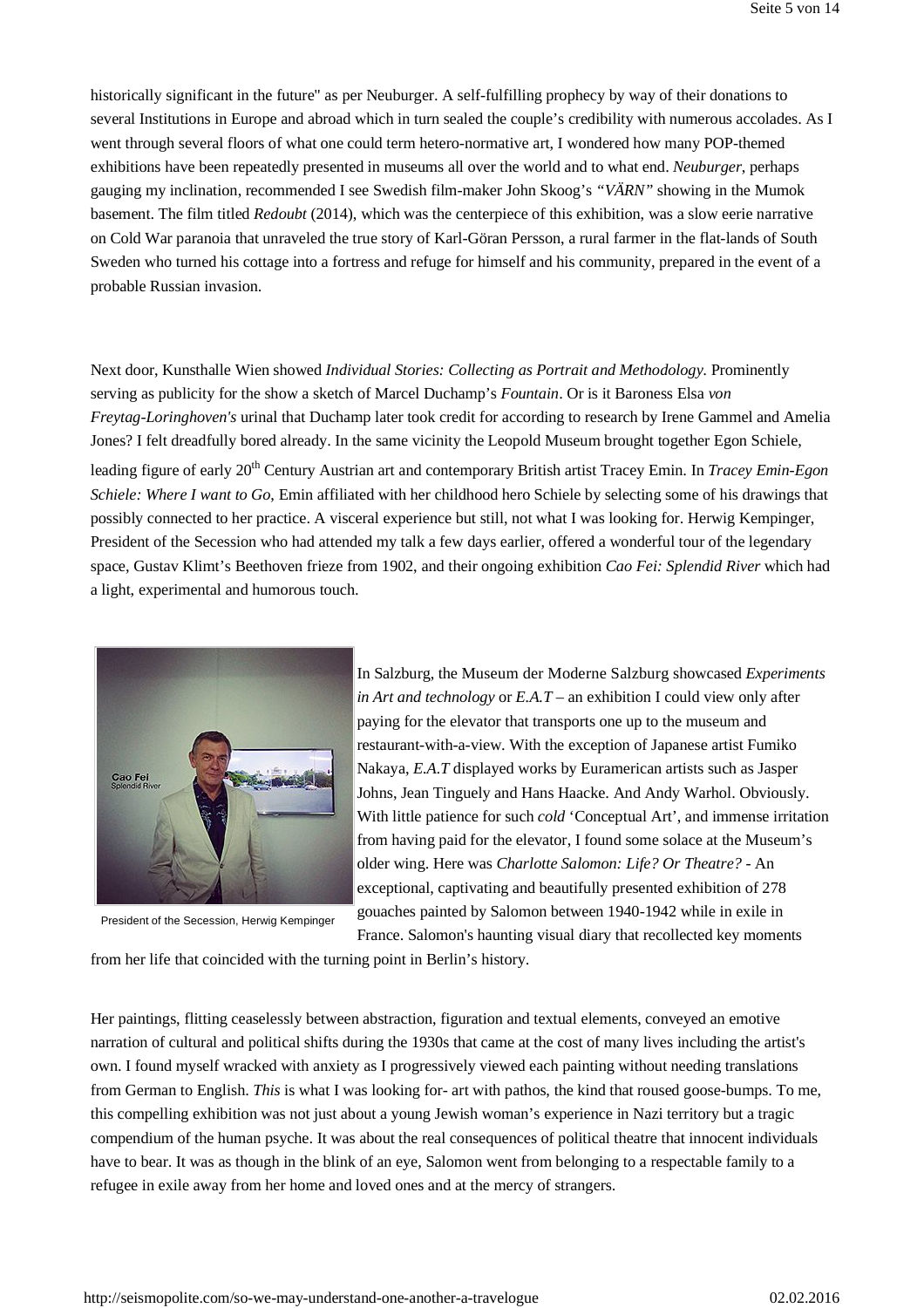

Senior Curator at the Jewish Museum Vienna, Andrea Winkelbauer

Charlotte Salomon's *Life? Or Theatre?* left a deep impression on me as I pondered over how current refugees fleeing from actual war-zones, were being perceived by the rest of the world. And isn't *this* the power inherent in art - its limitless capacity to evoke empathy for fellow human beings and prompt introspection on part of the viewer? Is art not an instrument through which to understand the other? Going further than Salzburg, I stopped at Kunsthaus Graz where the exhibition *Landscape in Motion: Cinematic Visions of an Uncertain Tomorrow* took its cue from pioneering works made - again - in Europe and America during the 60s. This exhibition did present an opportunity to watch Robert Smithson's film documentation on the making of *Spiral Jetty* among other interesting artworks but by then, having gone through a roster of contemporary institutions in Vienna, Salzburg and now Graz, I felt as though these establishments did not have the imagination or the daring to un-stick themselves from well-collected (and well-sold) white male art from the heyday of 60s and 70s. For whom were these 'blockbusters' that ultimately reinforce their own hegemony upon global art history and the international art market, culturally and commercially affirming their own worth by ignoring diverse practices from around the world. Having grown up and spent most of my life in West Africa and later Southeast Asia, I have developed an acute sensitivity to matters of race, representation and privilege. While in Vienna, Graz and especially Salzburg, I visited a number of antique stores where Asian and Oriental trinkets, talismans and decorative furniture were for on display for sale. While they were laced with exoticism they were not necessarily problematic but to my utter revulsion, I discovered racist figurines in high-end antique stores. The black body caricatured as passive-servile-docile-naif while 'tribal' was the sense I got from another store selling 'African' home decor. It would be a different matter were these items shown in a museum framed within objective critical discourse on historical issues of prejudice and bigotry. The obvious implication here is that there is an appetite for such 'collectibles' and that Europeans feel comfortable in their skin to sell and possibly profit from such items. This at a time when Black Americans are still fighting for legitimate recognition and respectful representation in social, political and cultural spheres. Similar is the dedicated struggle of African artists, curators, historians and critics in having their voices assertively heard in the international domain. And this, at a time while African and Middle Eastern refugees streaming into Austria are urging for compassion and humanitarian aid. Surely in Austria, one cannot imagine indulging in anti-Semitic speech much less feel bold enough to sell 'nostalgic' pieces that reinforce stereotypes of Jewish folk. So why such apparent lack of reflection when it concerns human beings with darker skin? And how far do such demeaning examples of nonchalant racism go in normalizing public attitudes and shaping official policies in today's day and age?

I reflected back on the 60s-centric exhibitions at the institutions I visited in the three cities. Still, keeping within the Euramerican context, what was that decade really about? - Cold War politics and protests. The African-American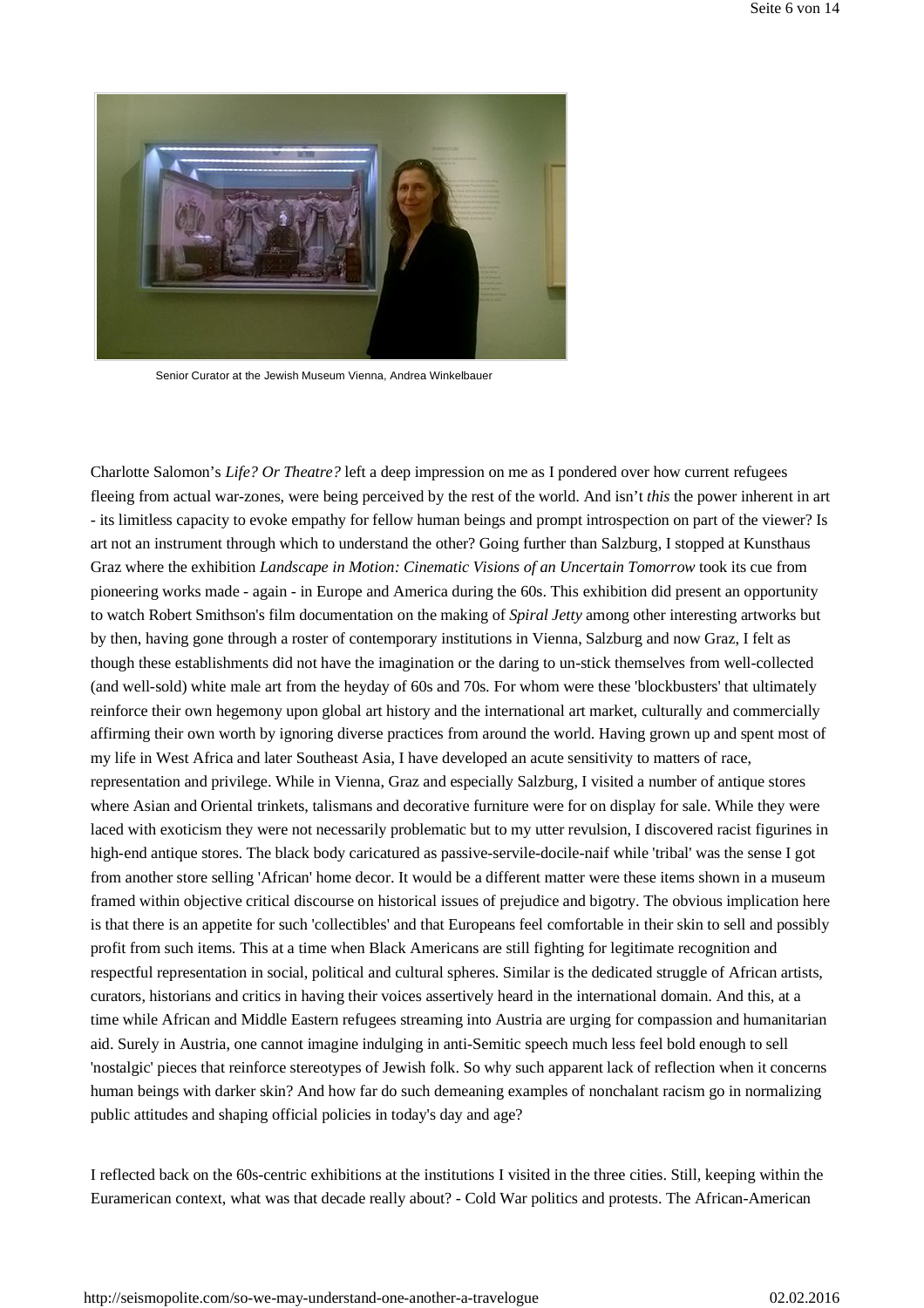civil rights movement was in full swing; women contested gender disparity, equal wage; a war raged in Vietnam. Europe was forced to give up its colonies during this period though rarely facing up to the exploitation of African and Asian countries while the Cold War wrecked havoc on the Southeast Asia, the region still reeling from political decisions made in that era. Which public exhibition apart from John Skoog's *VÄRN* at Mumok, discussed the realities of the human struggle beyond displaying an obsession with vapid consumerism, gun-culture and celebrity?

Towards the end of my stay in Vienna, I attended the 'Curated by\_' panel discussions on contemporary art at the MAK, enthusiastically taking a front row seat so as to raise queries. During the break MAK Director Christoph Thun-Hohenstein complimented, even encouraged me on my line of questioning. However, in my experiences of art world conferences, I have observed more than a few to be lacking in substantive discourse, where respectable often established players offer fleeting, safe, non-committal responses to direct questions. Discussions at Curated\_by also verified my initial observation that few diverse view-points exist outside a structure that is dominantly conservative, male and white - as is evident in the international market-sphere.



"I am the son of a refugee", said Johannes Wieninger, the Viennese curator at the Museum of Applied Arts and Design (MAK) as we discussed the immigration crisis over lunch one afternoon. In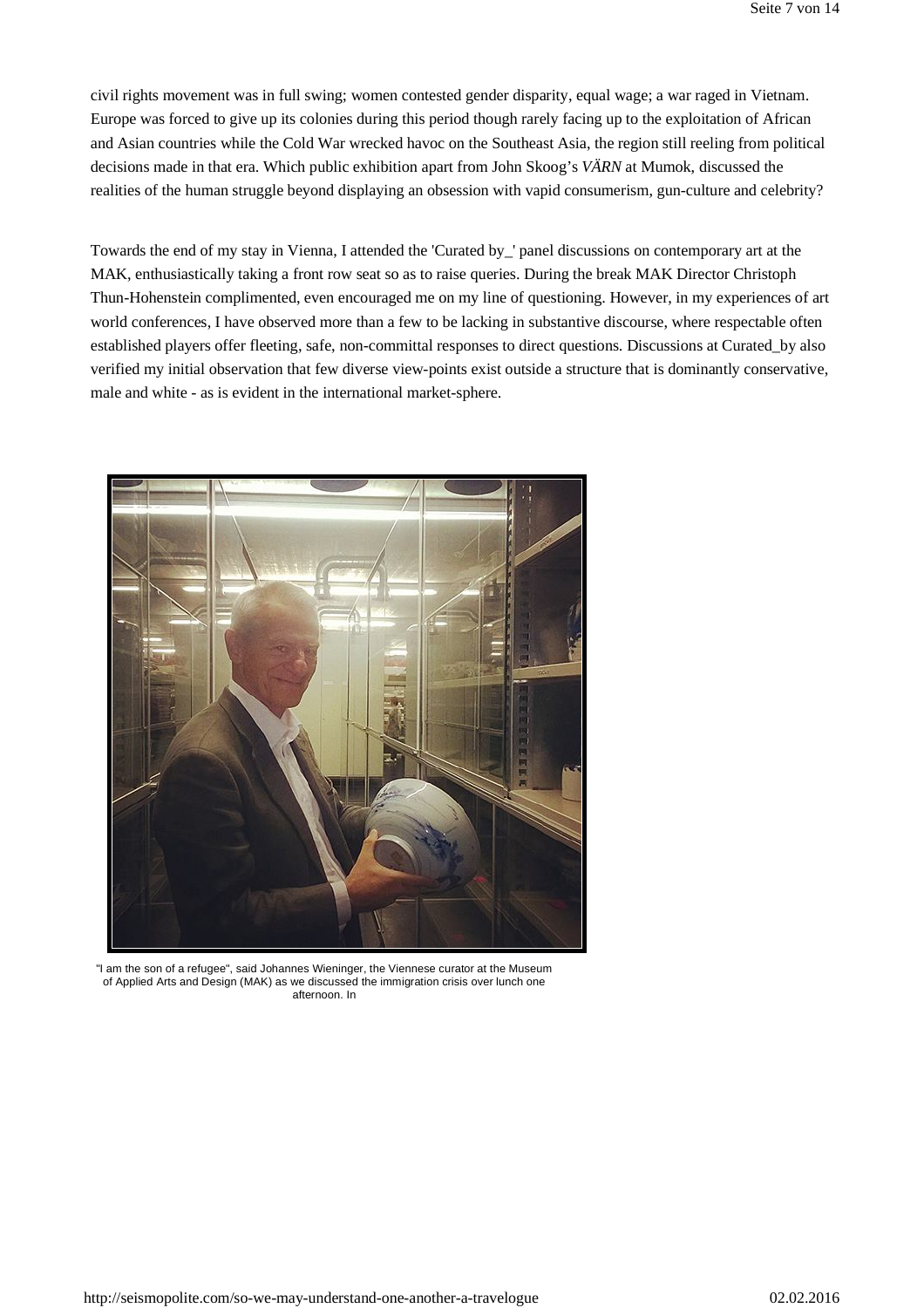In my search for global perspectives and cultural orientation, I changed strategy. I began to focus more on Vienna's exquisite historical museums while still engaging with diverse individuals from the contemporary art scene over enriching and enjoyable conversations. Making things fun was my host Kunsthaus Wien whose PR Head, Eva Engelberger, had me takeover their official Instagram account (@kunst\_haus\_wien) so I could post my encounters around Austria and interact with the museum's *Followers*. Kunsthaus Wien's new Director and change-maker Bettina Leidl was also on hand to guide me around Vienna's famous landmarks. As we walked from the Albertina through to National Bibliotheque, Leidl shared with me her years of experience working within the Austrian cultural sphere. As the Kunsthaus Wien preserves the legacy of Hundertwasser, it simultaneously frees itself from limitations that would otherwise keep the museum-site tied to its past. With an experienced team set in place by Leidl, two new spaces within the museum have been recently readied in order to engage with contemporary art, photography in particular. Evident from artworks I encountered especially in the basement gallery and the Garage, I gathered a genuine attempt to revitalize the museum as a forum for critical and open-minded discourse. Making it a relevant place for exchanges in the here and now, students of photography were encouraged to display their works within carefully curated exhibitions and discuss their work in public. One such artist was Belinda Kazeem who turned the practice of 'black-facing' on its head. Having found photo-negatives depicting a white person with black paint - and you can imagine the inversion showing white paint over a black face - Belinda challenged the dominant perception of 'white' as normal (with the rest of us silently relegated to Other). A writer and member of the Research Group on Black Austria Past and Present, Belinda was investigating decolonization and Black feminist empowerment. As with Saloman's artworks, I did not need a translator to understand the difficult questions boldly raised by Belinda for the public to consider. Kunsthaus Wien's other significant approach was to show experimental works by international contemporary artists who addressed global environmental and ecological concerns. Certainly here was an avenue to bridge artists from different regions that would connect through central themes. Leidl also directed me to the MAK which was the venue of Vienna Biennale. Upon getting there however, I found myself meandering through *Mapping Bucharest: Art, Memory and Revolution 1916 - 2016.* As art from different regions is about context and specific historical circumstances, I found it difficult to navigate this exhibition without any guidance or wall text. Allowing myself to wander aimlessly around the MAK, I found its collection of art and design from turn-of-the-century Vienna indicant of Japonism that influenced the Secession style; Mughal and European carpets from the 16th century; a Baroque Rococo gallery that held at its center a recreation of 18th century porcelain room from the Dubsky Palace - oddly, curated by the founder of Minimalism, Donald Judd.

The MAK also exhibited an assortment of scrolls, ceramics, lacquer and other artifacts from Japan, China and Korea in an incredible display conceptualized by Japanese contemporary artist Tadashi Kawamata in collaboration with Curator Johannes Wieninger. One among many items of intrigue was a hardwood lacquer-imitation box from Japan's Edo period. This luxury object, dated 1640, has a form that follows pre-1600 Dutch models, combines the Japanese art of lacquering with Chinese style carvings and was made for European clients.

Over lunch with the senior curator at Cafe Pruckel, a typical Viennese coffee-house with legendarily rude waitstaff, I learned about Austria's ecumenical history through personal anecdotes. He recounted his father's experience; born in the early years of the twentieth century, 1905 infact, his father was bewildered on the first day of school as he could not understand the many languages that other children communicated in. Wieninger informed me of the MAK's history, the Vienna World Exposition in 1873 (which was the first time the Meiji government of Japan participated in any international fair) and of overlapping influences

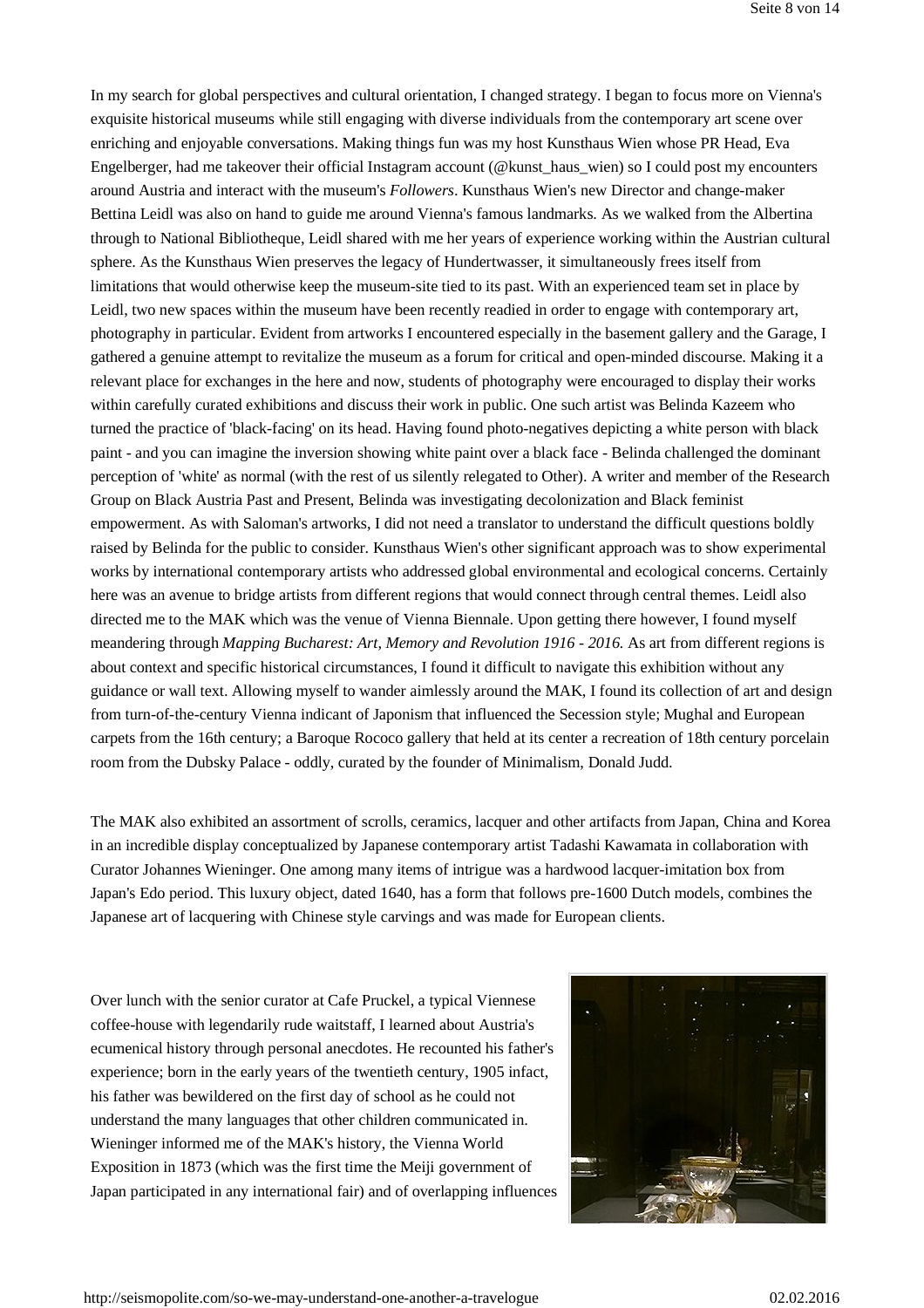from the East on Austrian aesthetic styles. Our conversation on Japan and China lead to the topic of Uli Sigg's collection of Chinese contemporary art. As per Wieninger, the Sigg M+ Collection, currently touring through a number of Western institutions before the fabled museum in the West Cultural Kowloon District of Hong Kong is ready (scheduled to open in 2019), will make its last stop at the MAK.



In the museum's possession among other fascinating treasures, was also the largest collection of the Hamzanama - a series of Mughal paintings depicting the adventures of the Prophet Muhammad's uncle Hamza, commissioned by Emperor Akbar in 1562. Wieninger informed me that

Elephant with Salt Cellar. Francisco Lopez, Lisbon/ Deccan, ca. 1550. Rock crystal, hyacinth, gold, enamel.

some years back the MAK displayed their folios of miniature court paintings in *Global Lab: Art as a Message - Asia and Europe 1500-1700*. This exhibition purportedly explored numerous connections between the East and West. To aid my further education on this topic, Wieninger kindly provided me with a copy of the inch-thick exhibition catalogue. This publication held rich illustrations as well as essays from MAK curators and one by author Salman Rushdie. To my utter delight, Wieninger also showed me the museum-library and storage. Opening numerous cabinets, or wherever I pointed, he educated me on various sculptures, ceramics and even permitted me to handle a few delicate Asian porcelains. Similarly, Director of Dorotheum, Martin Bohm, also indulged me over an extended conversation while taking me through several floors and backrooms of the world's oldest auction house. Martin mentioned that the auction house once had in its possession the automobile in which Archduke Franz Ferdinand, nephew of Emperor Franz Josef and heir to the Austro-Hungarian Empire, was assassinated in 1914 (the automobile is housed in the Museum of Military History, Vienna). I confessed that having tried and tried I still could not understand how exactly that incident sparked WW I. "Nobody does", he confidently assured me.



At the studio of artist Edgar Honetschlager

If it was historical connections to the present that I was searching for, then encounters with two Austrian contemporary artists were significant. Edgar Honetschlager, who was in attendance at my opening lecture on Southeast Asian art and Iranian-Austrian artist Ramesch Daha, both reviewed contested chapters in world history. While Edgar presented through his films historic cultural polarities and ideological contrasts between different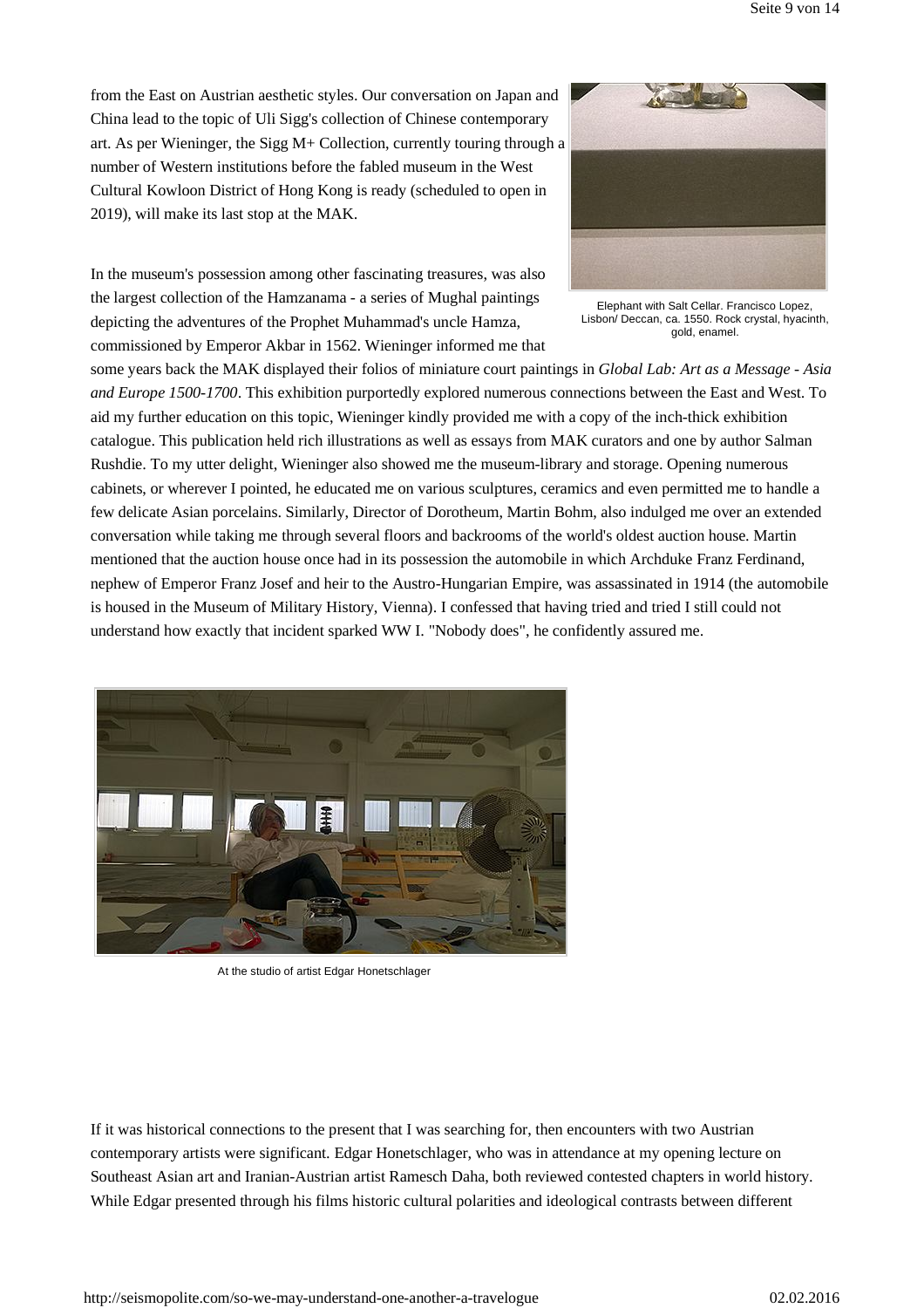regions - Japan and the West for instance, Ramesch had been investigating uneasy alliances between Iran and Austria since 1930s through her archival research, painting and installation-works. Both artists however, expounded concepts of political collusion, nationalist agendas, erased histories and revisionism, probing public memory whilst signaling how history might be in danger of repeating itself.

Similarly engaging was Christina Steinbrecher-Pfandt, Artistic Director of Vienna Contemporary art fair. Christina had also attended my talk and as we conversed she made personal connections with themes I had raised. As someone with German-Russian heritage living in Austria, she displayed an appreciation for hybrid culture and related to discursive motifs of marginalization and outsider perception, wherein one has no social or political sense of belonging within a dominant society. As she took me through parts of Vienna away from major tourist-sites, we settled on a small organic cafe where we sat and chatted about the Austrian art scene over some delicious cake. On another day, she even introduced me to some of Vienna's gallerists and showed me the site of Vienna Contemporary fair.



Artistic Director of Vienna Contemporary Christina Steinbrecher-Pfandt

As Christina took the initiative to expand my horizons, so did Simone Wille, Austrian AICA member and scholar of Modern and Contemporary South Asian art. She generously provided me a copy of her recently published book *Modern Art in Pakistan* and we made numerous links between South and Southeast Asia. I was to discover later that her book had received a thoroughly glowing appraisal by Pakistani critic Nafisa Rizvi who assessed her hypothesis and *thanked* her for furthering pertinent scholarly discourse on art in Pakistan.



As I am not familiar with Modern Art from Lahore or Karachi, there was much to learn from her research. Eager to show me around and willing to ensure that I did not miss cultural peculiarities that Vienna's Museums had to offer, Simone wished to show me the 'Mughalries' of the Millionenzimmer at Schonbrunn Palace. On the appointed day, however, my timing being unforgivably tardy, we found ourselves brushing up against sweaty tourists disembarking from innumerable buses by 10 AM. I would have to make do by looking up Austrian academic Ebba Koch's publications on this subject online. We left the Palace and headed for the Museum of Military History instead, where to our relief, not a single visitor was in sight. Here, Simone brought my attention to Ottoman weaponry, insignia and two flags that were captured from the second Ottoman siege of Vienna (in 1683). Amongst the Tughs, batons, ornate muskets, tents, sabers, daggers, quivers, turbans, drums and whatnot, the enemy's flags were the most coveted by the Empire. Once captured, one of the Ottoman flags on display was originally sent to the Pope in Rome. The second, was paraded through the streets of Vienna as a relic of the vanquished enemy. Both flags, however, were displayed as propaganda for public viewing, a signal of the Christian Habsburg empire's superior might over foreign intruders. What I noted with fascination though, was how delicate and time-consuming craftsmanship had been employed to embellish objects of war and destruction. The muskets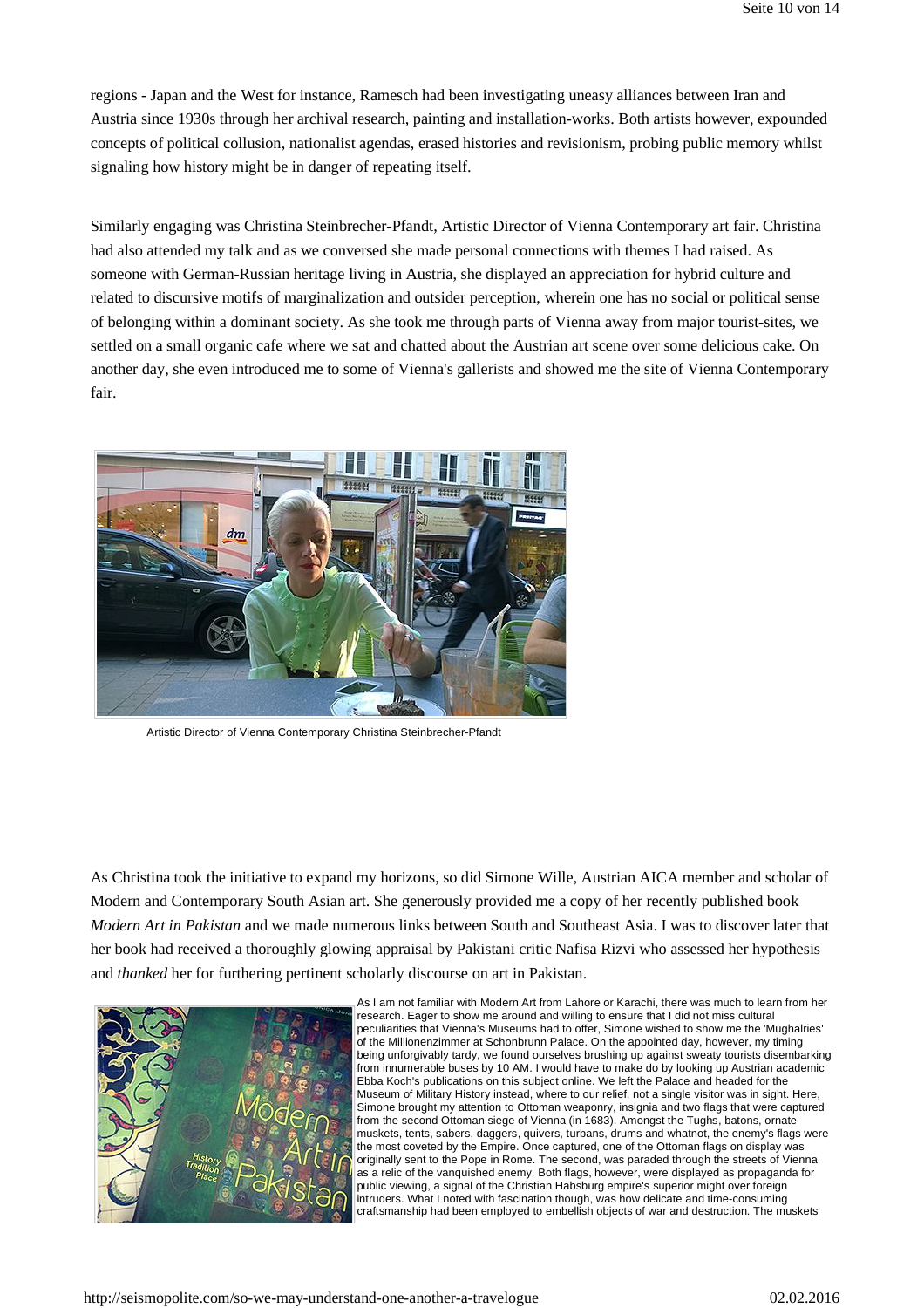

'Modern Art in Pakistan', Dr. Simone Wille's recent publication



on display for instance, had handles that were decorated with floral motifs inlaid with mother-of-pearl and the Ottoman war-tent was liberally ornamented with dense applique and embroidery, among other magnificently adorned items.

Permitting myself a recess from art, I made time for an Opera performance at Schonbrunn Palace, a piano concert in the basement of an old chapel, the Naturhistorisches Museum where the Venus of Willendorf was on display in a dismal

Academic Simone Wille showing me Ottoman weaponry

corner, the Habsburg Palace and the Kunsthistorische Museum. At the Palace were a number of ceramics that were either influenced by Japan and China but made by Viennese manufacturers or imported from the East and then gilded with gold and silver locally. At the Kunsthistorische, among ancient Egyptian and Greek relics, was the Kunstkammer that opened in 2013 after a decade of renovations. Kunstkammer loosely translating to Cabinet of curiosities held a wondrous collection of exotica amassed by the Habsburgs over roughly 650 years. Spread out across twenty rooms were jaw-dropping objects particularly of ivory, gold, coral, and precious stones, some of which were made in Sri Lanka, Goa, Gujarat or the Deccan between the 16th and 18th centuries. The earliest documented and preserved object from these was *Elephant with Salt Cellar* dated 1550. The rock-crystal carving of a small elephant was made in the Deccan region, acquired by Catherine of Austria and Queen of Portugal who then had it combined with an older salt cellar from Lisbon. Here was a hybrid object that came together with parts of different origin to contemporary and unique fashion. I couldn't find a more endearing metaphor for cultural cosmopolitanism even if I tried.

I visited the glorious Austrian National Library as well but when I caught up with Simone Wille once more, she pointed out that I had missed the Globe Museum in the same vicinity. So, off we went to the Globe Museum together on my last day in Vienna. Apparently the only public collection of Globes in the world, the museum displayed among many items, a terrestrial globe made by 16th century Dutch cartographer Gemma Frisius, mathematical instruments, centuries old books on astronomy and examples of tellurions and orreries (rudimentary model-contraptions that approximate the distance of the sun from the planets). The visit to Globe Museum was followed up with a quick tour of the Jewish Museum Vienna (JMV). Curator and AICA board member Andrea Winkelbauer very kindly took some time off her busy schedule to guide me through the museum. I recalled that when we first met she mentioned her research into Jewish women artists between the two World Wars which would lead to an exhibition in 2016. Charlotte Salomon for instance would feature as would Austrian artist Marie-Louise von Motesiczky (1906-1996) whose family history and paintings were part of the permanent exhibition.

Among JMV's collection, most fascinating for me were objects that seminal Jewish patrons collected. A glimmer of this 'global' outlook that I had found in aforementioned museums, where an influx of foreign ideas contributed to the cultural wealth of an empire, is what I found in these collections before Austria closed itself off in the late 30s. The Chushingura Drama (perspective drawing), a coloured woodcut from Japan dated 1800 features alongside a Maori ancestor figure and a club of a Maori chief from New Zealand also dated around 1880. The Maori objects were borrowed from the collection of WeltMuseum WIen (Museum of Ethnology) and as I read the label I realized I would not been able to see the WeltMuseum's Asian collections as they are closed for renovations, only to open sometime in 2017.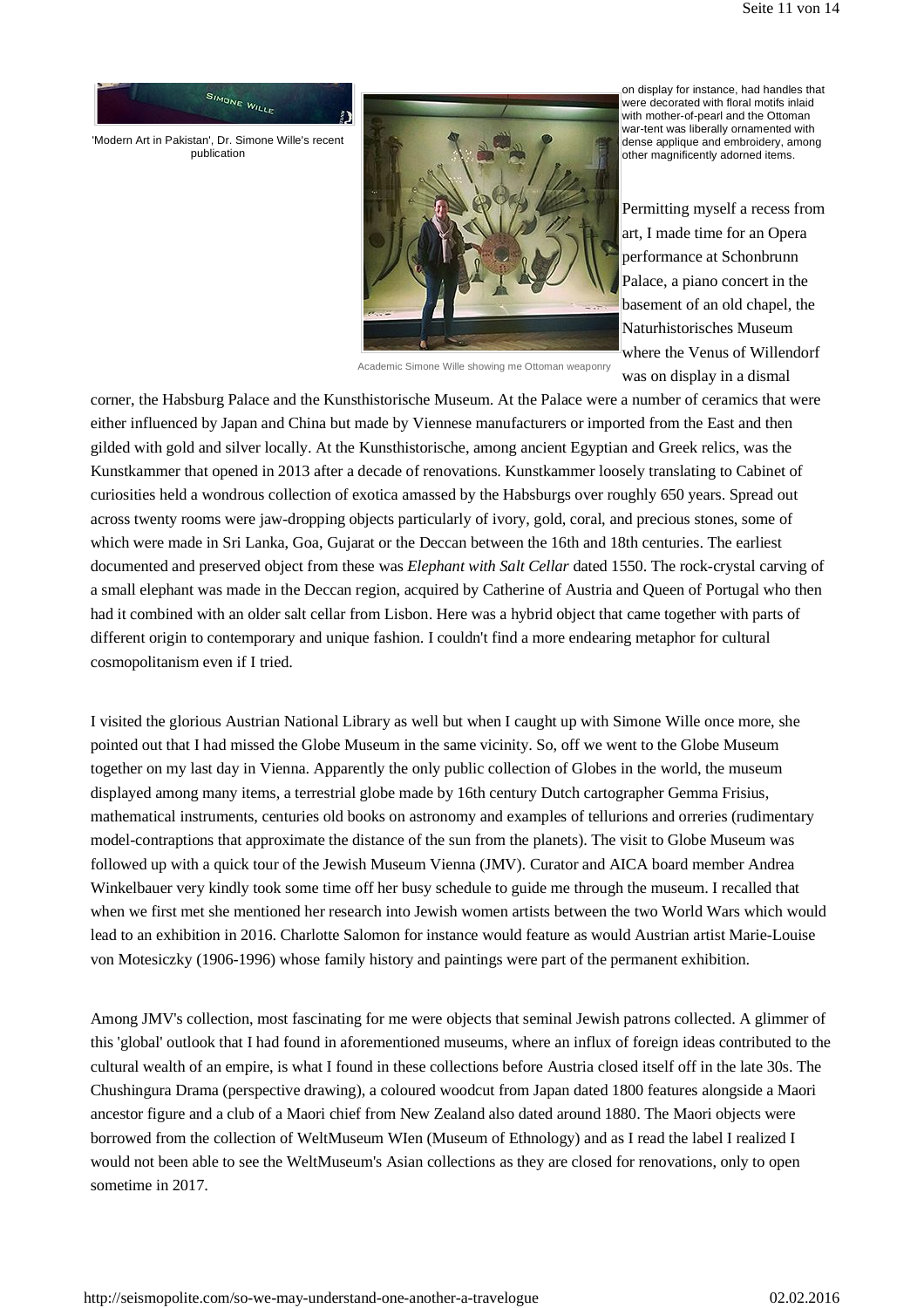

At the home and studio of artist Marina Faust

Housed on the top-most floor of the JMV is the storage that doubles as an excellent exhibition site. *The Visible Storage: Collecting and Remembering* is a remarkable approach to storage and display of numerous carefully positioned items that not only provide an insight into the museum's collection but literally make visible the roster of gifts and acquisitions in a transparent and systematic manner. An approach that could be adopted by small-scale museums in Asia. Objects that might never make it into themed exhibition programming would still be on display here. For instance, I wouldn't imagine the nineteenth century anti-Semite walking sticks that caricature the "Jewish Nose", could ever be on display in any exhibition. But here they were, walking sticks carried by Karl Ritter von *Schönerer* (one of the masterminds of Anti-Semitism) and his followers, seen within clear context and labeling unlike the racist black figurines I found on sale at antique stores across Austria.

As Andrea guided me through the JMV's permanent galleries, she brought my attention to Berta Zuckerkandl-Szeps (1864-1945), a seminal art critic and journalist who promoted modern artists such as Klimt and the work of architects such as Otto Wagner and Josef Hoffman. My further reading on Berta revealed her to be a courageous pacifist and humanitarian active during WW I, calling for peace at the same time urging the Viennese for tolerance towards refugees streaming into Austria from the Eastern provinces. Berta was a pioneer, progressive and liberal who used her voice to speak for the disenfranchised. She advocated for the place and role of art in society especially in Inter-War Vienna, when doing so would have undoubtedly involved a personal cost. As I left the JMV, I made a mental note to find translations of this early feminist's texts.

My last stop was the Judenplatz Holocaust Memorial designed by British artist Rachel Whiteread, a short walk away from JMV. The austere gray concrete inversion of a library made for a tranquil spot for introspection. Rows of cement-books stacked on all four sides stood unyielding, not unlike a sealed fortress of knowledge and cultural wisdom that can never be accessed. I wondered about my maternal forefathers who were forced into leaving their ancestral lands well before the Partition divided India. The Statelessness, unbelonging and Outsider identity has since embedded itself in our diasporic outlook as access to heritage - cultural, lingual and otherwise have been vastly limited. In this, the Sindhi folk who originate from Sindh, Pakistan, certainly share in with the Jews and all of those who continue to be displaced and dispossessed.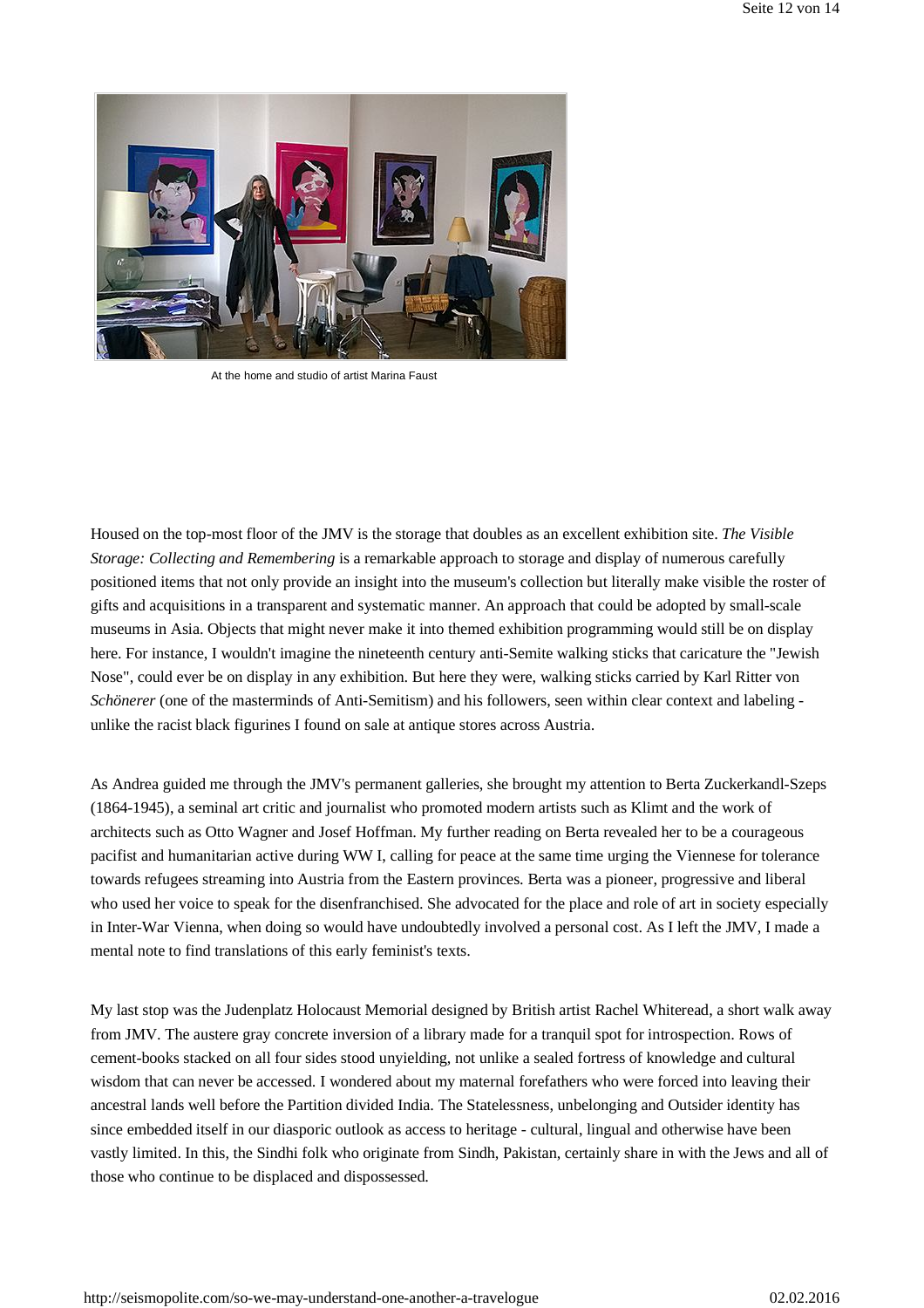I was psychologically (and emotionally) ready to see the Sigmund Freud museum, but my time was up. Four weeks had passed and my Residency had reached its end. But I had barely begun to scratch the surface of Vienna. However, through a personal journey of questioning and discovery, I had been nurtured indeed in strength and intellect. Going beyond any superfluous expectation or reservations I may have had before embarking on this Residency, I was warmly surprised by the knowledge and access granted to me by immensely generous individuals who made the time. What I gained, among new friends, was precious guidance and encouragement to continue as an empowered Critic with renewed vigor.

*Bharti Lalwani is an art critic who contributes to The Art Newspaper, Harper's Bazaar Art Arabia, Eyeline (Australia), and Asia-Europe Foundation's portal Culture360.org, among numerous international art journals. Her research interests include Private museums as well as contemporary art from Southeast Asia, the Middle-East and West Africa. Through her writing and research she connects the emerging contemporary art histories of three continents.*

*In 2014, Lalwani was nominated Forbes Art Writer of the Year (India), and she has also been nominated from Singapore, Thailand and The Philippines for Best Writing on Asian Contemporary Art for The Prudential Eye Award. In 2015, she was founding-resident at the AICA-Kunsthaus Wien Art Critic Residency. Bharti Lalwani holds an MA in Contemporary Art from Sotheby's Institute (Singapore) and a BA in Fine Art from Central Saint Martins (London).*

# **additional information**



• **Art and Social Engagement in Yogyakarta, Indonesia: Ketjilbergerak and the Legacy of Taring Padi**

In order to help the people of Sidoarjo commemorate the fourth anniversary of this disaster, Taring Padi, a political art collective from Yogyakarta, Central Java joined the people of Sidoarjo for a four-day collaborative project. Known as "Reflection in the Mud," this project focused on reviving the collective memory of the Sidoarjo community.

• **A Country in Transition: The Role of Art and Artists in Contemporary Myanmar**

The history of contemporary art in Myanmar is a history of resistance that has not yet been written. It is a private and intimate resistance, which could not explicitly come to light in public.